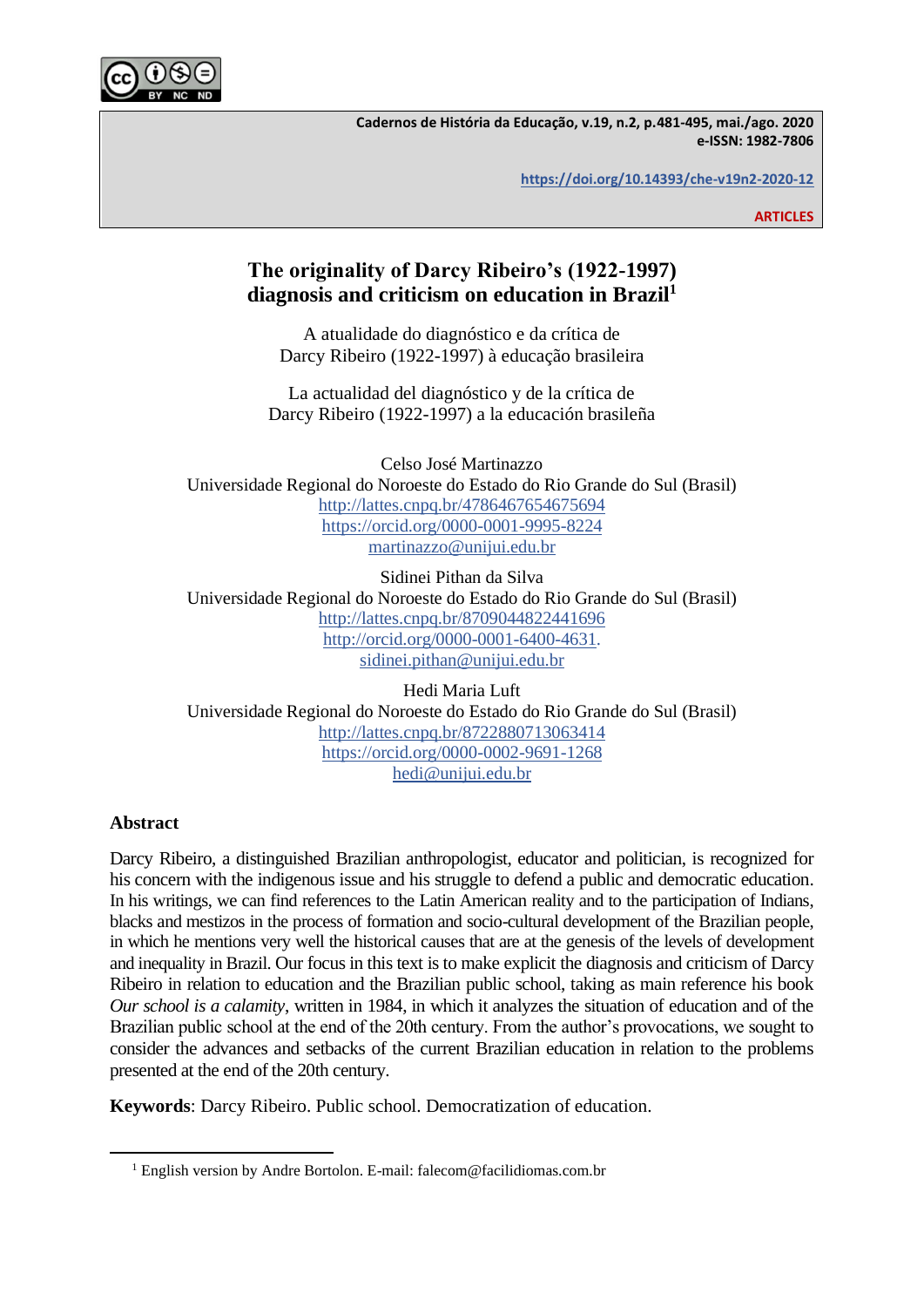### **Resumo**

Darcy Ribeiro, destacado antropólogo, educador e político brasileiro, é reconhecido por sua preocupação com a questão indígena e pela sua luta em defesa de uma educação pública e democrática. Nos seus escritos podemos encontrar subsídios sobre a realidade latinoamericana e sobre a participação dos índios, negros e mestiços no processo de formação e desenvolvimento sociocultural do povo brasileiro, nos quais menciona, com muita propriedade, as causas históricas que estão na gênese dos níveis de desenvolvimento e desigualdade no Brasil. Nosso foco, neste texto, é explicitar o diagnóstico e a crítica de Darcy Ribeiro em relação à educação e à escola pública brasileira, tomando como referência principal o seu livro *Nossa escola é uma calamidade*, escrito em 1984, no qual analisa a situação da educação e da escola pública brasileira no final do século 20. A partir das provocações do autor, buscamos considerar os avanços e recuos da atual educação brasileira em relação às problemáticas apresentadas no final do século 20.

**Palavras-chave:** Darcy Ribeiro. Escola pública. Democratização da educação.

## **Resumen**

Darcy Ribeiro, destacado antropólogo, educador y político brasileño, es reconocido por su preocupación con la cuestión indígena y por su lucha en defensa de una educación pública y democrática. En sus escritos podemos encontrar subsidios sobre la realidad latinoamericana y sobre la participación de los indios, negros y mestizos en el proceso de formación y desarrollo sociocultural del pueblo brasileño, en los que menciona, con mucha propiedad, las causas históricas que están en la génesis de los niveles de desarrollo y desigualdad en Brasil. Nuestro enfoque, en este texto, es explicitar el diagnóstico y la crítica de Darcy Ribeiro en relación a la educación y a la escuela pública brasileña, tomando como referencia principal su libro *Nuestra escuela es una calamidad*, escrito en 1984, en el cual analiza la situación de la educación y de la escuela pública brasileña a finales del siglo 20. A partir de las provocaciones del autor, buscamos considerar los avances y retrocesos de la actual educación brasileña en relación a las problemáticas presentadas a finales del siglo 20.

**Palabras-clave**: Darcy Ribeiro. Escuela pública. Democratización de la educación.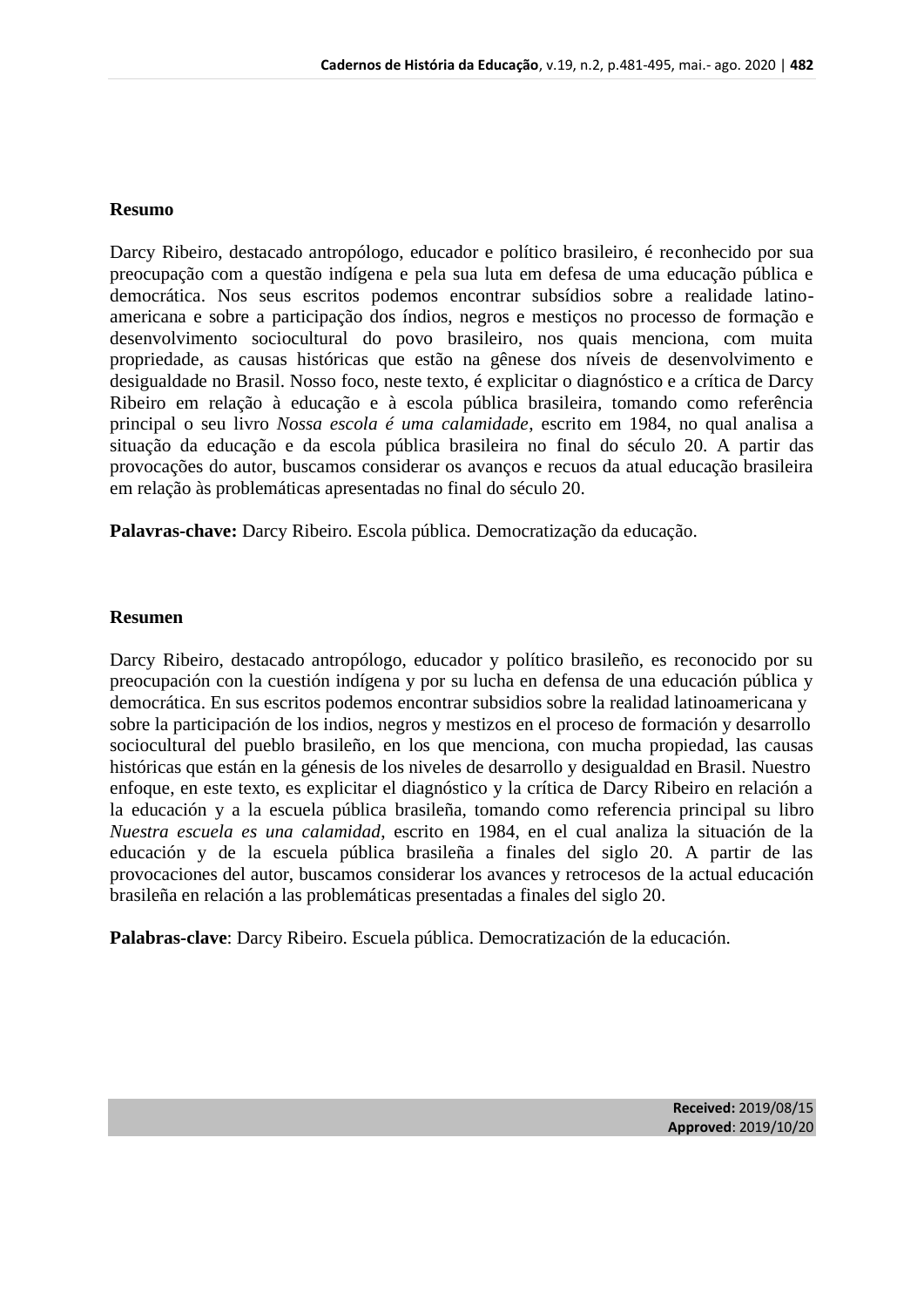# **First considerations**

In this article we focus on analyzing and understanding Darcy Ribeiro<sup>2</sup> vision related to Brazilian education system at the end of 20th century, overall in public schools, as well as in his campaigns and contributions for a more democratic school education. In the introduction of his book *Nossa escola é uma calamidade (Our school is a calamity),* Ribeiro writes: "Education is one of the reasons of my life. That is why I talk emotionally about it, I do wear my heart on my sleeve" (RIBEIRO, 1984, p. 7). Although Ribeiro is optimist and hopeful regarding a positive future for Brazil, in a broader sense what he intends with his work is to fulfill us with indignation and to wake us up for the precarious state of Brazil's education, especially at on its first stages (primary school).<sup>3</sup>

Darcy Ribeiro is regarded as one of the greatest intellectuals in the recent history of Brazil, for the originality of his work, his researches and his production as an anthropologist, educator and writer. He dedicated his life to observe and register Brazilian people's needs, particularly from lower social classes, and he fought for a fairer and equal life for everyone throughout education. When he noticed the precariousness of teaching in Brazil, he decided to get entirely involved in the organization and management of education. His conclusion is that the problems in our education are not an easy task, because if they were, they would be solved. His starting point is the Progressive Education, strongly influenced by the American educator John Dewey and the Brazilian Anísio Teixeira. Ribeiro followed the Progressive Education, as an educator and a successor of it, along with Anísio Teixeira, he fought for a democratic and secular public school.

Likewise, the anthropologist dedicated a great part of his life in researching and writing about Brazilian sociocultural education, with emphasis on the life of the indigenous people. Through his writings, we can learn a good amount about life in Latin American, and the mix of races in the process of formation and sociocultural development of the Brazilian people. Some of his works, such as *O Processo Civilizatório* (*The Civilizing Process*, 1998), *As Américas e a Civilização: processo de formação e causas do desequilíbrio cultural dos povos americanos*  (*The Americas and Civilization: formation process and causes of unequal cultural development of the American peoples*, 2007), *Os índios e a civilização* (*Indians and civilization*, 2017), *O Dilema da América Latina: estruturas do poder e forças insurgentes* (1979) e *Os brasileiros: Teoria do Brasil* (1975), were all written in the eighties and are considered, by the author himself, studies in civilization anthropology. These and many other publications of the author, most of them translated to other languages due to their uniqueness, allowed Ribeiro to build the theoretical foundation, which explained how Brazil really was. These foundations were also the core of his main work *O Povo Brasileiro: a formação e o sentido do Brasil (Brazilian people: the formation and meaning of Brazil, 2014)*, written in 1995.

These are the radical questions which point the author's interpretation on the work about Brazilian people: who are we, Brazilians? What is Brazil? Moved by the ambition of "denaturing" the inequality of the Brazilian society, the author drafts an issue and a work/research hypothesis, aiming to show the subaltern places where the great majority of the

<sup>2</sup> Born in Montes Claros (MG), in 1922. He worked as a writer, politician, an anthropologist and educator. He died of cancer in 1997, in Brasilia, at the age of 74. According to Gomes (2005), Darcy was influenced by three great personalities in his life trajectory. As a naturalist, his major influence was the Marshal Cândido Mariano da Silva Rondon; in the field of education, his inspiration came from Anísio Spinola Teixeira; and his political action was stimulated by the politician Leonel de Moura Brizola.

<sup>&</sup>lt;sup>3</sup> Primary school, in most school jurisdictions, has become a reference that involves the basis of an official school education, or the elementary level of schooling. Even though from 1971 on it is no longer the nomenclature, in the Brazilian law, it is still recursive function to identify the process of basic education.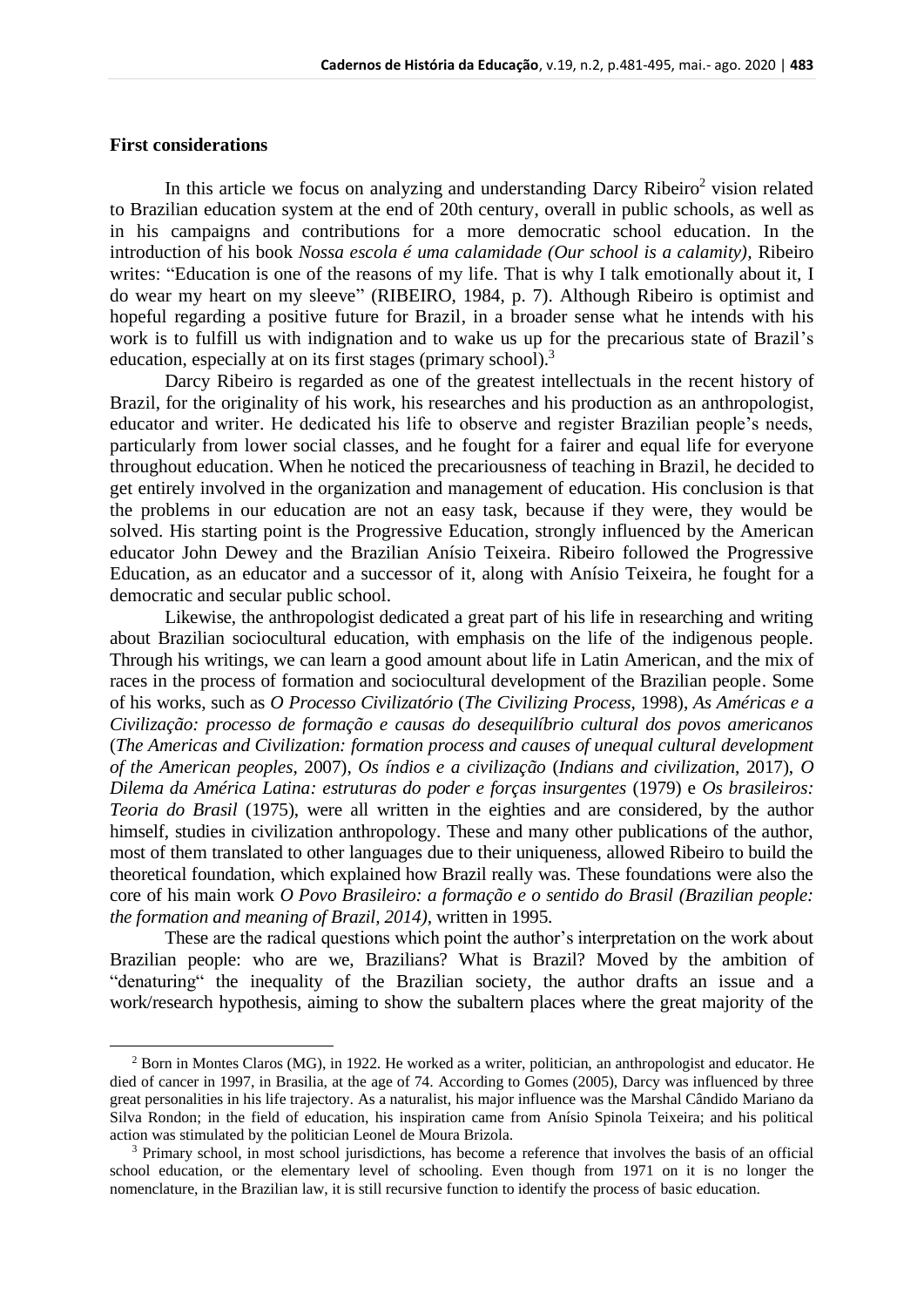Brazilian people was conditioned to. Therefore, the point is neither the allegorical parade of ethnicities nor the several existing *Brazils* within Brazil but the building of power relationships among different social classes, cultural, and ethnic groups in the construction of Brazil.

Darcy Ribeiro seems to be willing to think the Brazilian problem: a) in the cultural interface, and then pose the eurocentrism problem; and b) in the economy interface, and then present the different ways and meanings of class domination that were established in Brazil during several economic cycles, such as: pau-brasil (Brazilwood), sugar, mining, livestock, agriculture, coffee, cotton, rubber, industrial, soybean and wheat cycles.

The challenge of writing the book *O Povo Brasileiro: a formação e o sentido do Brasil* (*Brazilian people: the formation and meaning of Brazil*, 2014) motivated the author to criticize the civilization process, as he points the world's movement as a conditioning process or produced by the expansion of the European culture, which silenced the voice and the cultural manifestations of other peoples. The focus is on culture. Concepts such as ethnic roots, facing worlds, civilization process, *criatório de gente*, *cunhadismo*, colour, judgment, race, ethnic transfiguration, *brasil crioulo*, *caboclo*, *sertanejo*, *caipira*, and *sulino* take us to this constitutive cultural dimension of Brazil's social and political history.

For the sake of this study, however, we will emphasize his most important work — *Nossa escola é uma calamidade* (*Our school is a calamity*) — written in 1984, which analyzes the reality of education and the Brazilian public school at the time. We will also resume some texts in which the writer deals with the elaboration of the Law of Guidelines and Bases of National Education nº 9.394/96, which were recently published in the book Educação como prioridade<sup>4</sup> (Education as a priority, 2018), which encompasses the author's texts. This foray allows us to understand how Darcy Ribeiro assumed the educational problem as a central and priority issue for the development of Brazil as a nation, and how it became his flag in the continuity of Anísio Teixeira's work. It also shows us the legacy of an intellectual who participated in the nineteen fifties' clashes, as well as in the nineties, over the Laws of Guidelines and Bases of Brazilian education.

Although Ribeiro received criticism for not devoting himself exclusively to anthropology, he broadened his field of research and performance by producing literary works and texts on social, cultural and educational themes. He wrote approximately 30 books on such themes. His major challenge, however, was to elucidate and write a thorough, step by step on the socio-cultural evolution of Brazil as a whole.

In this regard, Ribeiro was an anthropologist, who thoughts about man and culture and tried to understand the life experience of the indigenous peoples that constitute Brazil. He was a historian, who delved into the historical and civilizational genesis of humankind, culture and society. He was a sociologist who cared about the structuring of a society in its interface with economic, social, cultural, historical and political life. He was a critical philosopher who wondered which our real identity was, and questioned the way we have been described by the official historiography. Finally, he was a politician, because he understood that history (and the course of the world and human societies), is being permanently written by men.

In his field as an educator, it is worth to highlight Ribeiro's commitment to create and to defend a contemporary and modern school. Something that goes back to the aspirations of *Manifesto dos Pioneiros da Educação Nova (New Education Pioneers Manifesto)*, in 1932, and to *Manifesto dos Educadores Mais uma vez Convocados (Manifesto of the One more Summoned Educators)*, from 1959. The projection of Darcy Ribeiro, one of the most active educators in the field of public education, challenges us to think about the continuity of the

<sup>4</sup> The book *Educação como prioridade* (*Education as a Priority*), published in 2018, was organized by Lucia Velloso Mauricio and brings together several texts by Darcy Ribeiro. It is a collection that shows the educator's thoughts about different themes, as well as some of his actions in the field of education.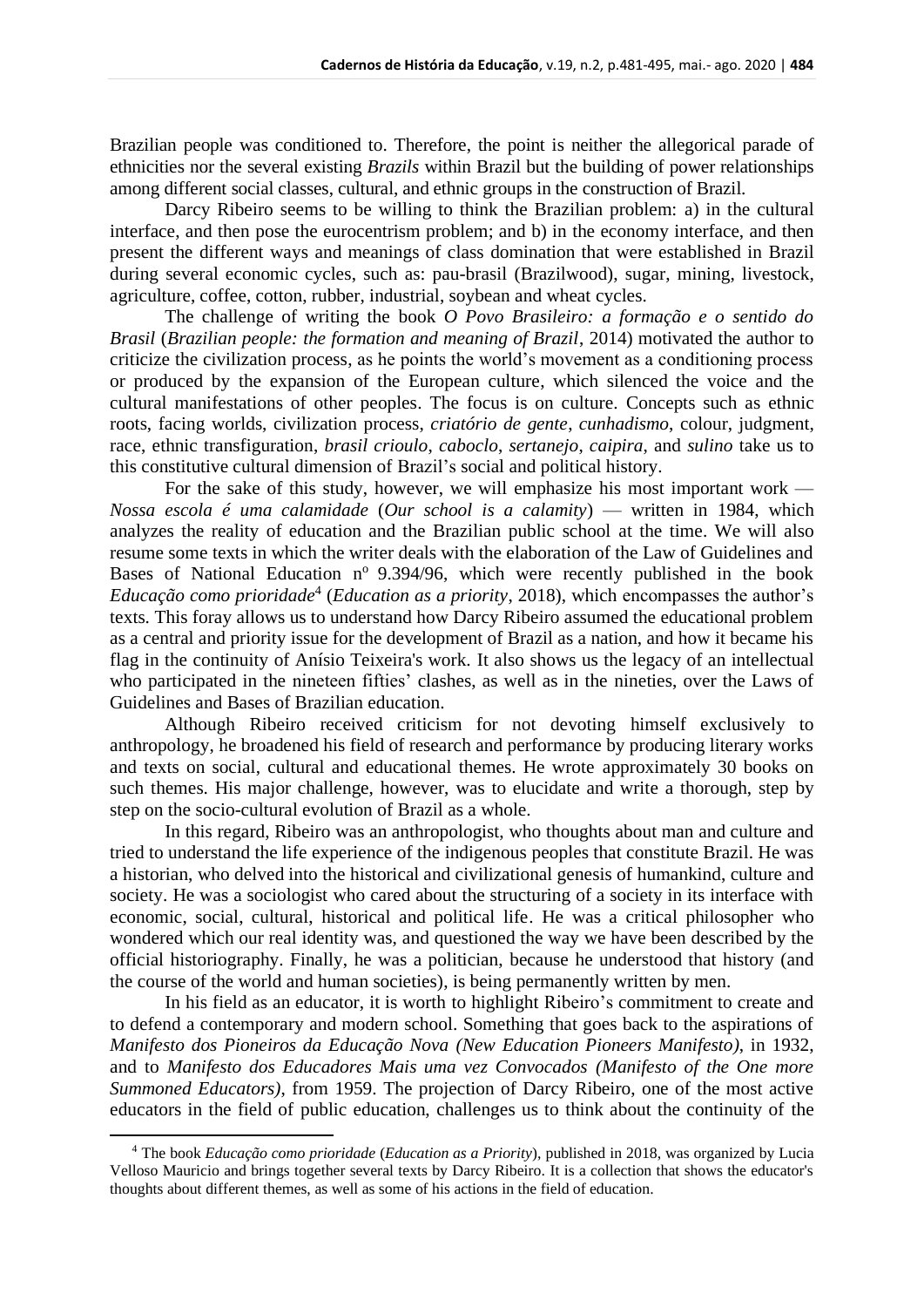Brazilian education in the 21st century. To that end, we sought to understand his diagnosis for the education in the 20th century, and so we analyze his thinking on the National Education Guidelines and Bases Law, in order to open the doors to review the problems of education and school in Brazil's contemporary times.

#### **The education in Brazil at the end of 20th century**

In *Nossa Escola é uma Calamidade* (*Our school is a calamity*, 1984), the author depicts a realistic account on the reality of Brazilian education at the end of 20th century. He begins by showing his amazement with the school system for reaching such a wide network with a huge amount of students who daily commuted to attend schools. At the same time, he showed his indignation with the huge amount of illiterate or functional illiterate (we will comment, in the second part, some statistics about this reality).

Darcy Ribeiro was looking for an explanation for this serious panorama and wondered, which could be the causes for this huge school failure: "How can Brazil be so bad at education?" (RIBEIRO, 1984, p. 22). And, trying not to be pessimistic, he used to wonder: Why is education in Brazil and in Rio de Janeiro so precarious? (idem, p. 36). The most likely answers for the causes of our scholar failure, according to him, "[...] are, probably in the deep roots of our national being and are related to the character of our society" (idem, p. 36), which is characterized by inequality and social injustice. His *Pequena Utopia* (*Little Utopia*) is to reach what some other, even less developed countries have already reached: jobs, nutrition, health and primary education for all the children. We are being prevented to reach it, though.

> [...] because the class-based project of organization in our country is hostile to its own people. It did not reach it because, among us, everything is done to prevent the achievement of Brazilian people's true potential. What those who dictate and govern our economic policy sought and seek is not to meet the minimum needs of the population. It is to maximize business profits. Our ruling classes work much harder to prevent *Little Utopia* from being fulfilled than to make it happen. However, its fulfillment is the indispensable requirement for the flourishing of the free and solidary civilization that we must be (idem, p. 8).

He referred to two experiences of popular education, which he considered positive and that could serve as an example for overcoming our educational debate: first, the work of Martin Luther, in Germany, which elevated reading to the prayer sphere (reading is the supreme way of praying), and the second initiative comes from Napoleon, in France. Napoleonic education is based on the important role of the primary teacher<sup>7</sup>, who must be prepared to "[...] disrupt the French and enable them to exercise citizenship" (idem p. 38).

The sociologist points to the unbridled growth of the population as one of the main causes to produce these disastrous results. At the time, the Brazilian population was around 150 million inhabitants and with such growth, according to him, it is impossible to reach the minimum quality desired in the services<sup>7</sup> provided by the government. The school network is unable to meet all the demand. The most disturbing data revealed that,<sup>5</sup> according to the 1970

<sup>5</sup> Darcy Ribeiro considers education a social issue, and this has always been a major problem as, in the mid-20th century, Brazil ceased to be an agrarian society and evolved into an industrial society.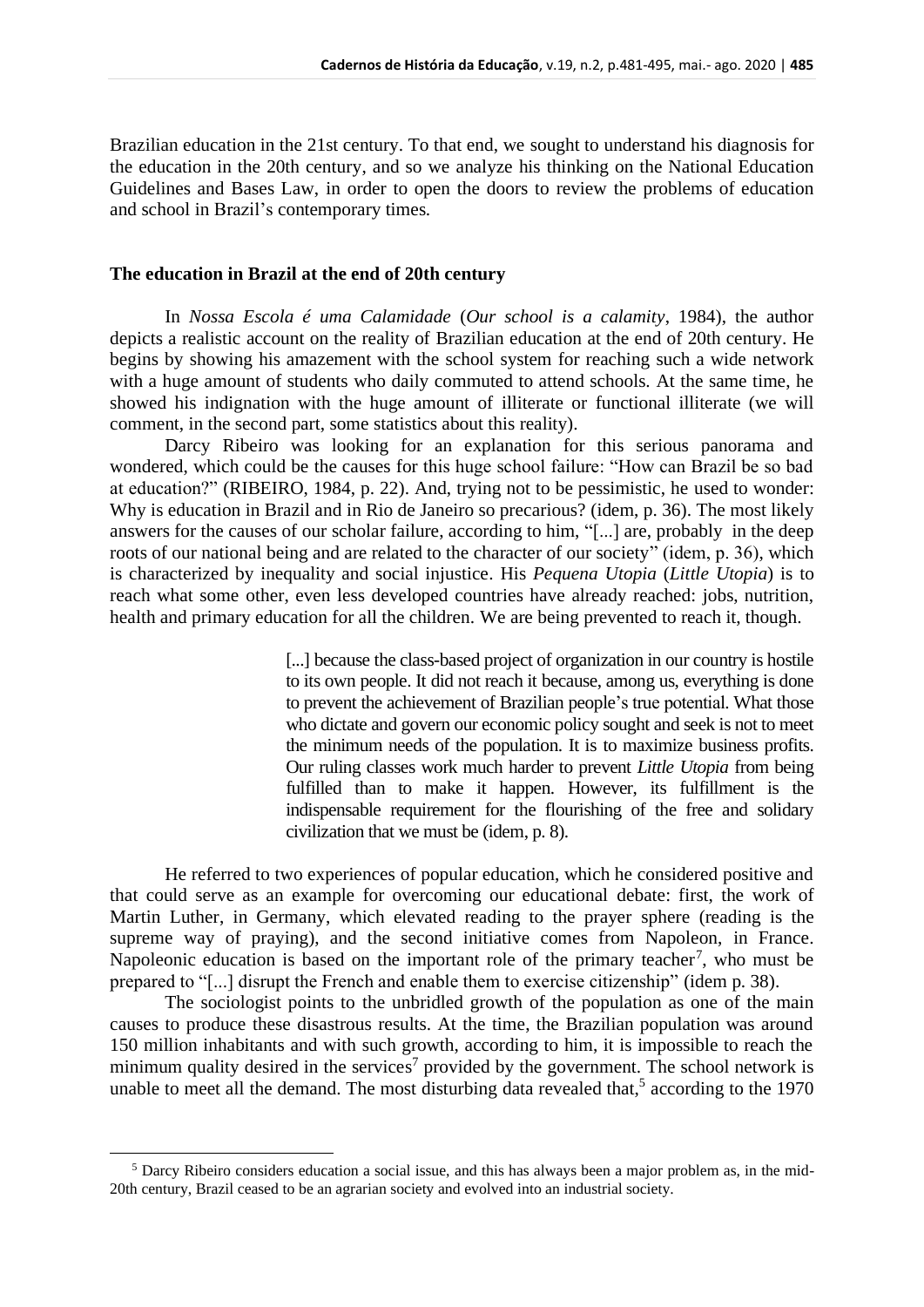Census, about 42% of young people who could neither read nor write lived in rural areas, and 10% in cities (RIBEIRO, 1984, p. 13).

The politician was even more amazed at the seriousness of the educational problem by comparing Brazil's statistical data with the indexes of nearby countries such as Uruguay, Paraguay and Chile, but especially Cuba. In one of his surveys, he found that many Brazilians had never even attended school, and among the students who attended it, the average passing rate was extremely low. According to him, "[...] only 30% of the children reach fourth grade, which corresponds to the minimal amount of writing and reading someone can efficiently function, in a literate society" (1984, p.16).

He also warned that primary school<sup>6</sup> was selective and elitist, because even though most of the children the school received were from popular classes, they were educated in the same way as children in the privileged sectors. There was exclusion, not due to the lack of schools alone, nor to the possibility of attending it, but because of the problem of inequality and social exclusion that still occurs at large proportion. Even in the richest areas of the country, such as the city of Rio de Janeiro, which had received a "dense school network and a multitude professorate", our researcher realized that the exclusionary picture (school dropout) was growing and the educational performance was "less than mediocre" (RIBEIRO, 1984, p.16). He noted in this case that "in 1975 for a thousand children enrolled in first grade, 486 reached second grade in 1976; 464 the third grade in 1977, and 417 the fourth grade in 1978 "(IBIDEM). From this reality, Darcy Ribeiro is concerned about the difficulties teachers face when dealing with children and teenagers from lower classes, when they enter school.

> This approach requires special attention. The child from the abandoned classes who has at home someone who studies with her, some extra hours, politely faces this scholarly regimen in which almost no classes are taught. It only penalizes, in fact, the poor child coming from precarious situations, because he or she counts only on the school to learn something. Here's the crux of the matter: our school fails for its cruelly elitist character (RIBEIRO, 2018, p. 21).

The aim of educational concern relates, in Ribeiro's work, as a school matter of value for poor children and the reasons for its deficiency. By analyzing Brazilian historical and societal landscape, he seeks to highlight how the idea of school deficiency cannot put the blame on the poor student, or even simply declare that such "deficiencies" come from home (RIBEIRO, 1984, p.19). Darcy Ribeiro understood the school was not able to welcome and to recognize children from poor classes, and this fact explained to some extent the negative results. The selective and elitist character causes the poor child to be rejected and, on the other hand, the one with the best financial conditions is seen as having a promising future and learning conditions. "Based on this false expectation, the school is hostile to its true clientele because, being a public school, its task is to educate Brazilian children on the social condition they found themselves" (RIBEIRO, 2018, p. 23). In the author's own words:

> Our public school is unpopular because it is organized to benefit the minority of students from the most fortunate sectors. It is an unfair school because it harms the students who need it the most, who come from lower classes (RIBEIRO, 1984, p. 93).

<sup>6</sup> Primary school, in most school jurisdictions, has become a reference that involves the basis of an official school education, or the elementary level of schooling. Even though the nomenclature is no longer in the Brazilian law (since 1971), it is still recursive mention to identify the process of initial formation.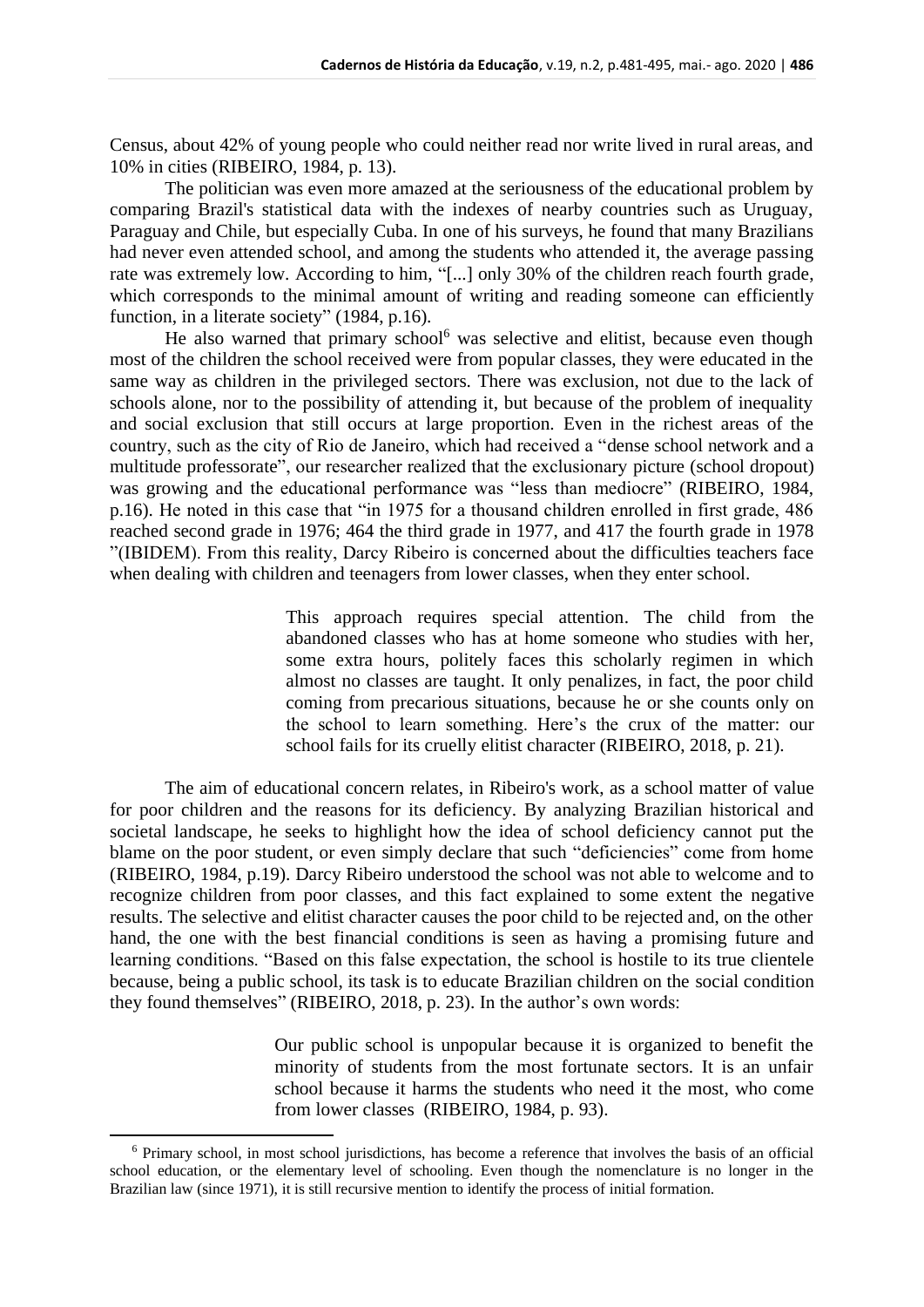Darcy Ribeiro also pointed out that as urbanization and industrialization grew, so did the shortage of schools. He realized that, at the time, the country had little value for education. As a result, financial resources to be applied were lacking, while on the other hand, significant funds were allocated to other public spheres, such as buildings, roads and national electrical work<sup>7</sup>. For this reason, he denounced the decrease in the percentage of federal budget on education: 11.2% in 1962 and only 5.3% in 1980, relating the decrease in education expenses and the increase in other expenses (idem, p. 29).

As the Minister of Education during João Goulart's government (1961-1964) and at the early age of 29, Ribeiro could closely check how resources were earmarked for education in both federal and state education, expressing his non-conformity regarding the performance and the disrespect of the responsible ones regarding the unequal distribution of public resources.

The situation of the educators was also worrying. According to Ribeiro, due to the lack of professional career structuring, educators had overtime work, low pay and felt discouraged and not sufficiently qualified to perform their duties. His most blunt criticism and outbursts concern the obstacle of democratizing public education, the lack of incentive for teachers, the misapplication of financial resources and the wrong of money on didactic and audiovisual materials in an attempt to modernize the education system. Regarding the role of the teacher, Darcy Ribeiro debates:

> It must be clearly stated that there is nothing simpler, more economical, more effective and accessible than education with a good primary teacher. It was this teacher alone, with a blackboard and some chalk boxes that educated the world. Of course, the teacher can be helped by means gathered outside the school, but he is still the only and irreplaceable educational force which one can counts on (1984, p. 33).

In his work, Ribeiro clearly and critically points out the wounds in the educational landscape and, similarly, registers and expresses his dissatisfaction with the way in which Brazilian educational issues are faced.

Darcy Ribeiro asserts that much of the educational calamity comes from both historical and current reasons. For instance, the truly authoritarian and centralizing character of Brazilian society, in which the ruling class decides on the rights of the working class and does not take into account collective needs. This scenario has come from the colonization period, through the Empire and to the present days of the Republic, and it has never been given the proper attention. "This means that we have a vast education system that doesn't educate, as well as a marvelous welfare state that is a big lie. In a nutshell, reagrding all that is meant to serve the people, we are champions of ineffectiveness" (RIBEIRO, 2018, p. 25).

This thesis very clearly illustrates his feeling and conception of the Brazilian society and education. Our educational drama is about "an intrinsic deficiency within the Brazilian society" (RIBEIRO, 2018, p. 24). The causes of our educational failure, although manifested today with the indifference of public administrators, have their roots in our Colonial and Imperial past, when the was no interest to literate anyone or even to educate the people. In this respect, it should be acknowledged that in the recent sphere of *Brasil República* this task is yet to be done. As Ribeiro endorses, however, a deep examination shall be performed recognizing the calamity - which does not create a false margin for our indifference or empty

 $<sup>7</sup>$  Darcy Ribeiro considers education a social issue, and this has always been a major problem as, in the mid-</sup> 20th century, Brazil ceased to be an agrarian society and evolved into an industrial society.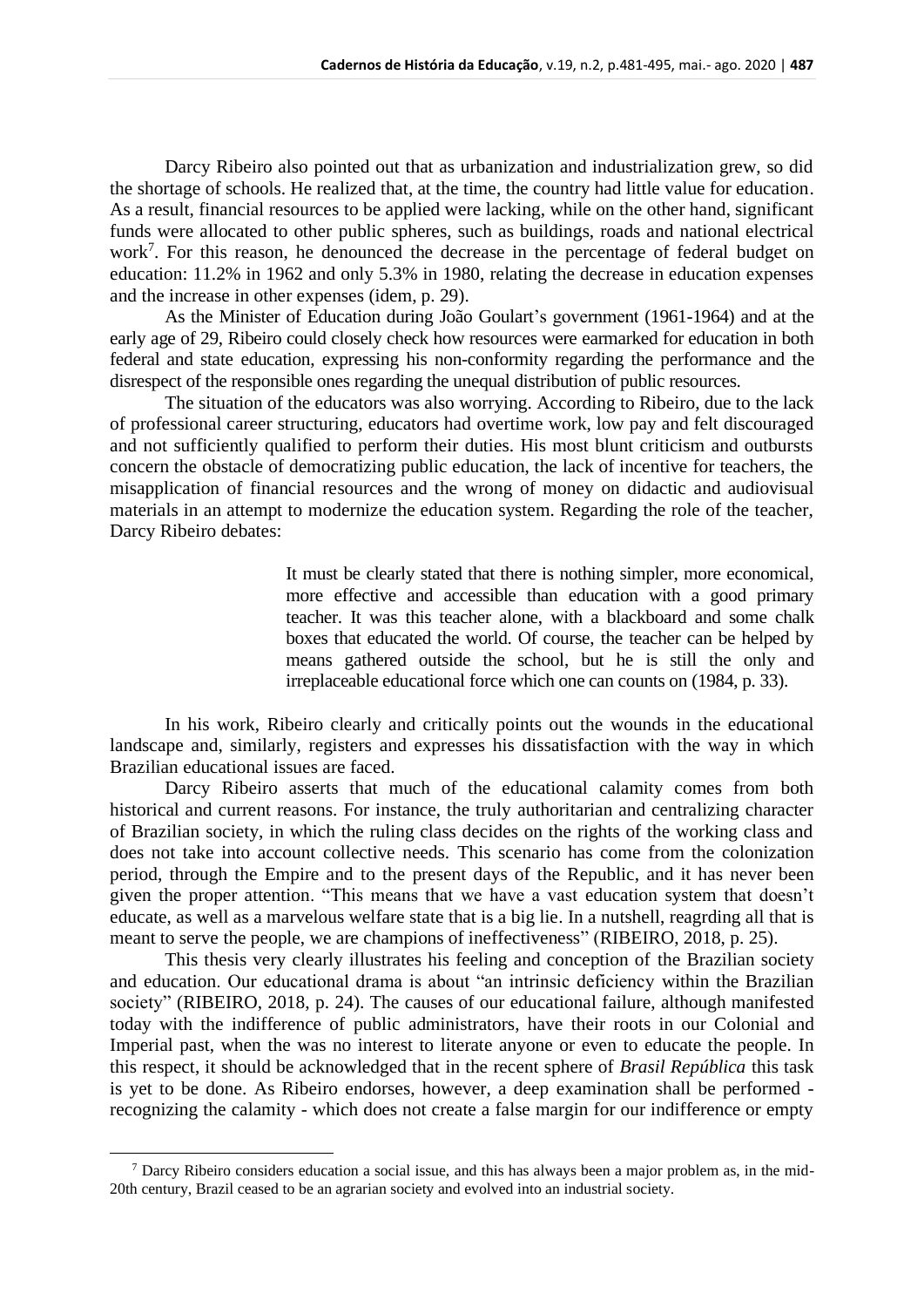pessimism, nor for our voluntarism or naive optimism. Rather, it is a cynical optimism recognizing the social and historical dimension of the educational problem in Brazil. The ability of the people to face it within the conditions of a bureau that effectively puts the Republic, or the Brazilian State, at the people's service.

In a pessimistic tone, Darcy Ribeiro recognizes that "the Brazilian education system failure — our inability to create a public school that can be generalized to everyone, operating with the minimum of effectiveness - is parallel to our inability to organize the economy for everyone to be able to work and eat" (1984, p. 47). This pessimistic tone in the diagnosis drives an optimistic agency in action, manifested through the testimony given in the effort to think and design the Law No. 9,394 / 96, sanctioned when Ribeiro was a senator in Brazil, in the period from 1991 to 1997.

#### **Darcy Ribeiro and the National Education Guidelines and Bases Act**

The anthropologist writes about the problems of education not as a pessimistic man, but as a person who had a radical optimism: he goes to the root of the problem, seeks to change the situation, and faces it until it is resolved. One can see his deep concern about the situation of Brazilian education by writing that "education is one of the causes of my life. That is why I always talk emotionally about it, wearing my heart on my sleeve" (1984, p. 7).

Observing the precariousness of the school of his time, especially in the public system, he felt compelled to revert this situation. In this respect, he emphasizes that:

> Any serious assessment of the Brazilian educational structure leads to the realization that, besides being so huge and precarious, it has been seriously deteriorating in recent years. People of my generation state that the schools in which they studied were much better than today's (RIBEIRO, 1984, p. 23).

Darcy Ribeiro heads then the Social Studies Division of the Brazilian Center for Educational Research and, with the support of UNESCO, organizes a postgraduate course to train social researchers. Next, he became deputy director of the *Instituto Nacional de Pesquisas Educacionais* (*National Institute for Educational Research*, INEP).

> In addition to his career as a teacher, researcher and writer, Darcy Ribeiro devoted his efforts, either in Brazil or in exile, to build new universities that generally aimed to produce change, breaking with the old *status quo*. [...] It was like that in Brazil, with the University of Brasilia and the North Fluminense State University (UENF) and, in exile, with the National University of Costa Rica and the University of Algiers. (GOMES, 2005, p. 65-66).

Along with Anísio Teixeira, he collaborated in the execution of the first National Education Plan, whose purpose was to offer universities with a common basic education program to its students, such as the *Centros Integrados de Educação Pública* (*Integrated Public Education Centers*, also known as CIEPs). Darcy Ribeiro intended to contemplate a new humanism compatible with the technological society and based on applied research, in which the student, by learning to learn, could acquire competence for a professional career.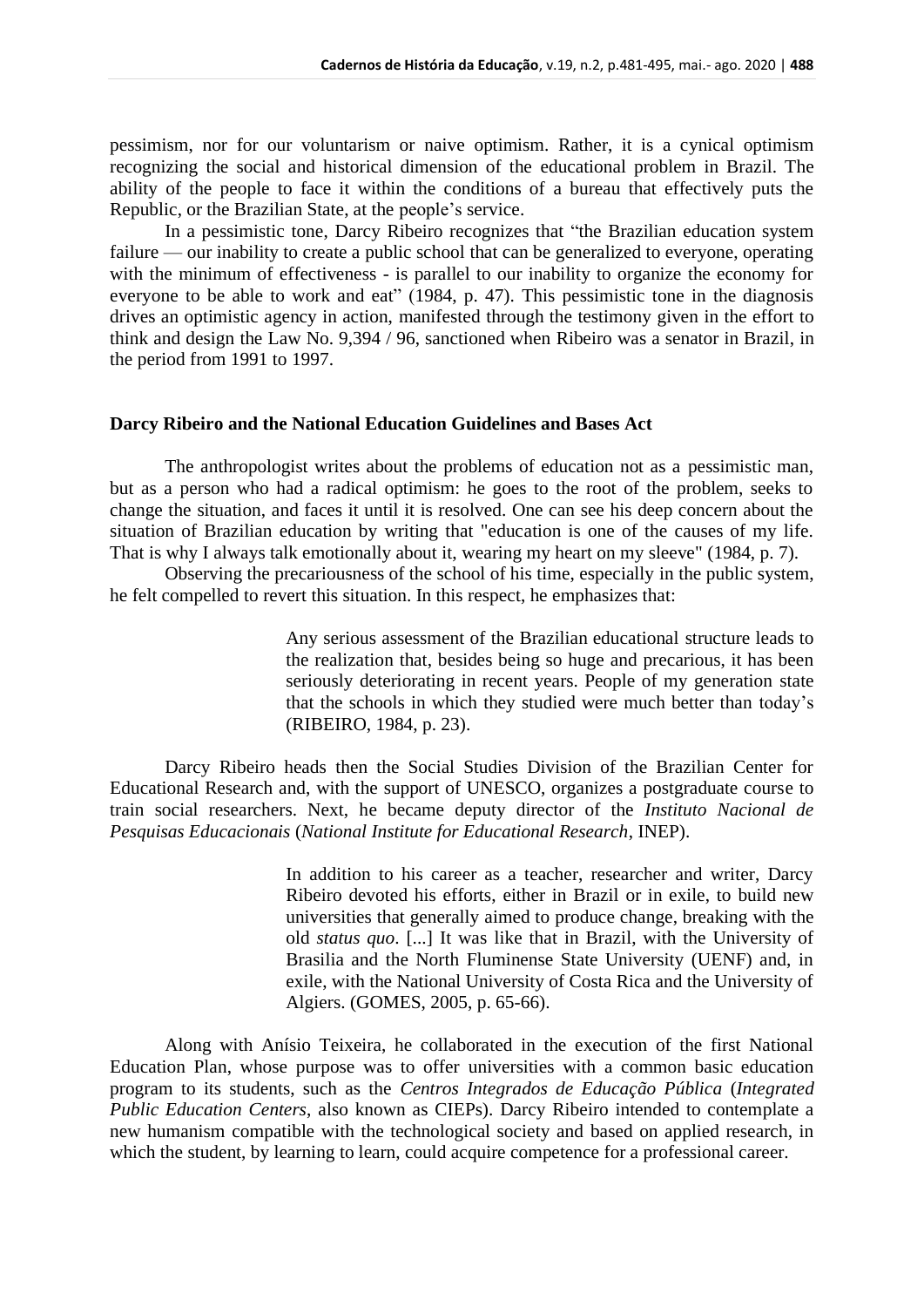Elected as a senator in 1990, Ribeiro was prominent in approving the proposal for the National Education Guidelines and Basics Act that has been in the senate since 1988. At a time when his health was weakened due to a cancer, he dedicated himself to organize the open university in Brazil, with distance education courses aiming the democratization of education.

The current law in Brazil – the Law of Guidelines and Bases of National Education No. 9,394 / 96 - ,which regulates the organization and the functioning of education at all levels, takes the name "Darcy Ribeiro Law", as a homage to its mentor and organizer. The law was sanctioned by President Fernando Henrique Cardoso on December 20, 1996.

The Law No. 9,394 / 96 brought some innovations in relation to previous laws; for instance, the unification of the three stages of education and a number of changes, such as the inclusion of early childhood education (kindergartens and preschools) as the first stage of basic education. The result of long debates in the congress, in the senate and several entities, generated much controversy, because to some people, the current legislation is absent on a few issues. It also includes some outdated aspects and it is not as democratic as it should.

### **Brazilian education in the early 21st century**

Darcy Ribeiro's analysis and observation in *Our school is a calamity* (1984) about the reality of Brazilian education, with emphasis on primary education in the last two decades of the 20th century, proves once again that the "state of crisis in the education", which we face until this day, seems to be the rule rather than the exception. The major problems are being repeated and perpetuated. Solutions are late and dreams are always postponed.

By drawing a comparative line, we can say that we have improved and even surpassed some of the crucial points pointed out by Darcy Ribeiro, but we might have added some new and more serious ones. There is no way to refer to educational democratization and to republican education, which were the main flags of Ribeiro, when we observe the reality of the Brazilian educational system at all levels and the educational networks. The educational democratization and the Brazilian school can be analyzed based on three dimensions and criteria: *a) from the point of view of school management and organization; b) from the point of view of access, permanence and career in school and c) from the point of view of cognitive democracy*.

The school management and organization process, especially in public, state and municipal schools, as of the enactment of Law No. 9,394 / 06, has now been exercised by elected principals. The school, however, is still split by the management of higher agencies with little administrative autonomy.

The reality of Brazil in recent years, from the point of view of access, permanence and constancy in school, reveals an inverted pyramid. Access is not yet guaranteed for everyone, especially for those who live in remoter places, such as rural areas. Similarly, the social quality of education is not yet equally guaranteed for all social classes.

According to the 2018 Brazilian Yearbook of Basic Education, it is possible to verify, from enrollment information in 2016, that out of 48.8 million children enrolled in Brazil, 5.2 million lived in agricultural areas, 232, 7 thousand were in indigenous areas and 218, 4 were at schools in *quilombola* areas. The number of children out of school rose from five million in 2005 to 2.5 million in 2015. Therefore, there was a reduction in the scenery of deficit and exclusion in the last period (2005-2015), which is highly positive, although there is still a significant number of children and young people out of school.

The 2019 Brazilian Yearbook of Basic Education, in turn, raises the question that although on 2019 June 25<sup>th</sup> five years are completed from the approval of the *Plano Nacional*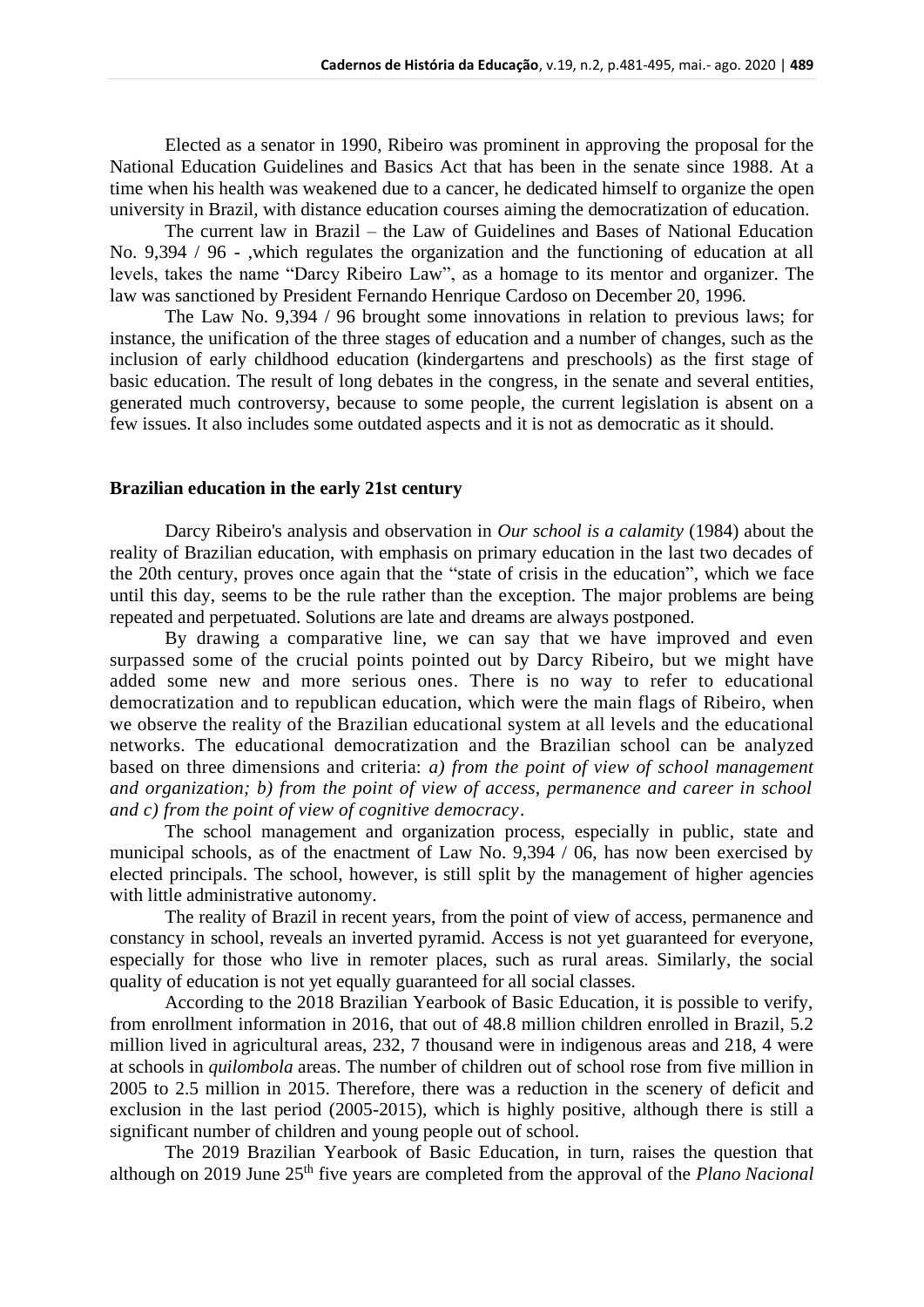*de Educação* (PNE, the abbreviation in Portuguese for *National Education Plan*) there is some stagnation and slowness, when compared to the period of 2005-2015. It shows that the pace of change in the educational reality is far below desired<sup>8</sup>. Yet, that education was not taken too serious from a strategic point of view in the last period, or as a nation project, as Darcy Ribeiro wished.

Although the universalization of elementary school is evolving, almost a quarter of students complete elementary school at the age of 16. This has some impact on high school, which has included younger people (91, 5% of 15-17 year-olds are in school), but only 68, 7% attend this type of education. <sup>9</sup> This aspect makes explicit the great difficulties of promoting educational equality in a country with such social inequality.

> The right to quality in education is still far from assured and it is the most urgent challenge. Less than half of the students attained levels of proficiency deemed adequate by the end of the 3rd year of Elementary School in Reading and in Math. In Writing, proficiency levels are also far from reasonable: 33.8% of students are at insufficient levels (ANUÁRIO BRASILEIRO DA EDUCAÇÃO BÁSICA, 2019, p.14).

This is a concerning fact alone, but it becomes more terrifying from the point of view of inequality whenever income, social class and location emerge in this analysis. Regarding literacy in reading, 29.8% of children from the rural area reach a sufficient level, while the same level is reached by 47.7% of children studying in urban areas. In rural areas illiteracy still reaches about 17.5% of the population "being twice as high for blacks and mixed races" (idem, p. 83).From the Socioeconomic Level (NSE, from the abbreviation in Portuguese) standpoint, while only 14.1% of very low NSE children have sufficient reading literacy, "this number reaches 83.5% of children in the very high NSE group" (ibid.). This analysis becomes more problematic in 2018, if we consider that full time education, which could be a way to reverse this situation, had its number of enrollments reduced by almost 35% when comparing 2017-2018 (ibid.).

The access to basic education is guaranteed for around 95% of the population, but the average education level of Brazilian people is 6.8 years. Regarding the population between 18 and 29, this average reaches 11.3 years, and 9.6 in the rural population. If we consider the level of childhood education (3 to 4 years), the average access does not reach 80% (AGÊNCIA BRASIL, 2017). Almost 30% of Brazilian adolescents and young people

<sup>&</sup>lt;sup>8</sup> It is important to say that from the total of 27.2 million children who attended elementary school in 2018, about 80% attended public school. The net enrollment rate in 2018 reaches 98%, being higher than in 2012, when it reached 96, 6%. However, there are regional, class and income inequalities, meaning that due to their reality, some are more able to succeed in education than others. The Brazilian Yearbook of Basic Education (2019) exemplifies this by stating that: "68.1% of adolescents in the Northern region complete elementary school at the age of 16, compared to 81.9% in the Southeast" (2019, p. 34). This information is also shown when it comes to literacy, reading, writing and math between 2014-2016. While in Brazil, the percentage that reached the sufficient level was 45.5% in math literacy, this figure reaches 57.3 in the southeastern region and only 29.3 in the northern region. In Minas Gerais 62, 2% of children achieved sufficient level of math literacy, while only 19.5 of children in Amapá. This table contrasts and shows regional inequalities and the difficulty of educating in the poorest regions.

<sup>9</sup> Inequality at this stage of education should be highlighted. According to the Brazilian Yearbook of Basic Education (2019, p. 38), "43.3% of young people to complete high school at the age of 19 in Bahia. This proportion is 78.3% in São Paulo ". There is a larger presence of white youth in middle school, up to 11% more than black youth enrollment. This numerical expression highlights the background of the Brazilian reality in its constitution as a country and as people. The four centuries of slavery, and the unequal realities of the subjects and the regions, shape the panorama shown in education. There are results to celebrate in the midst of obstacles, but there is still much left to be done. In 2012, only 51, 7% graduated in high school. Today this number reaches around 63, 6% (IDEM, p. 40).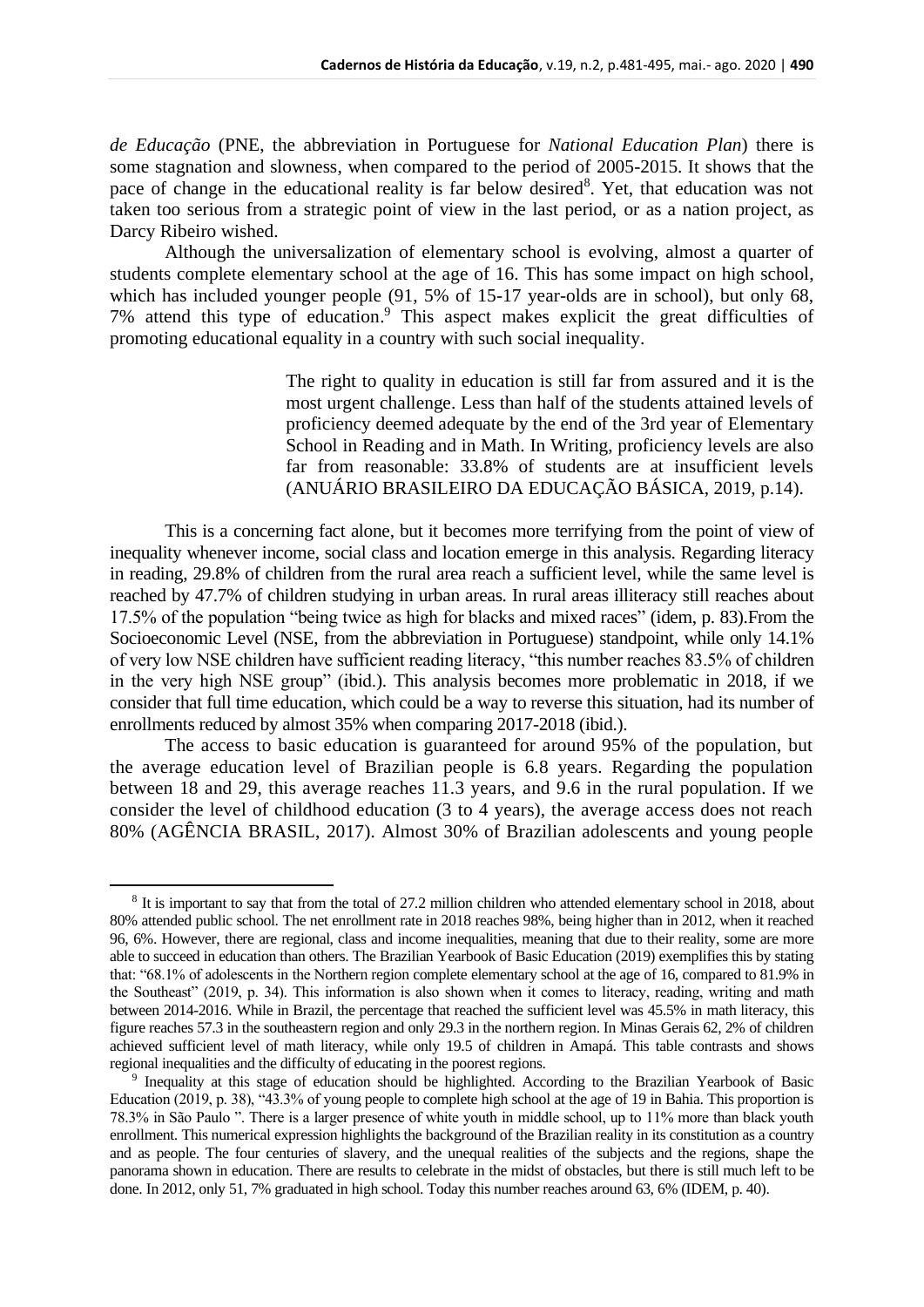do not attend high school in the proper school range. The schools therefore remain exclusionary and elitist.

Only around 15% to 18% of Brazilian students, aged 25-34 years old, are enrolled in higher education.<sup>10</sup>. Regarding inequality in the access to higher education in Brazil, the disparity between states is one of the most drastic. While 35% of 25-34 year olds in the Federal District attend university, in the state of Maranhão the rate is five times lower (7%) (AGÊNCIA BRASIL 2017).

The class groups may even start complete, but they finish with less than half of students. This is what the Superior Education Census reveals (MEC; INEP, 2016): 49% of students dropped out of college. One of the main causes, to cause a vicious circle is the deficiency of previous formation. Since 2005, the year in which the Basic Education Development Index (IDEB) was created, the Brazilian high school average grade has never been above 3.8 on a scale of 1 to 10. The inadequate performance in reading and comprehension texts and in math tests mattered most. The dropout in higher education reached, in 2016, 30.18% in private schools and 18.5% in public schools. Even in distance learning education (EaD) dropout is around 30%, and the growth of this form of learning, which increased significantly, is due to the economic crisis, theconvinience to get a diploma and the advancement of new technologies.

In addition, there is a surplus of places in higher education: in 2015, out of the 8.5 million places available, only 42.1% were filled. According to MEC/INEP Census, 2016, there are more than 140,000 unfilled places in the federal school system and an even larger total in the confessional or corporate private system. The federal system rarely offers nocturnal places. Regarding the situation of professors, the dropout of professor training courses also stands out. In 2014, the number of dropouts in the Pedagogy course reached 39%, and in Physics, Chemistry and Mathematics was even higher: 57.2%, 52.3% and 52.6% of dropouts, respectively.

Data show that half of elementary education teachers teach math classes without specific training. In the areas of physics, philosophy, sociology and arts, the numbers are even lower. The percentage of places occupied by teachers without graduation in these areas is 32.7%, 31%, 18.6% and 17.2%, respectively (MEC/2017). Many teachers are considered to be assigned, not to say obligated, to teach subjects that they are not qualified to. Teacher remuneration remains low compared to professionals with the same level of education.

> The private school system accounts for 75.3% of higher education students, compared to 24.7% of state institutions. This means that in 2016 there were 6,058,623 students enrolled in private colleges and universities and another 1,990,078 in public institutions. When analyzing data from 2006 to 2016, enrollment growth was 66.8% in the private sector and 59% in the municipal, state and federal higher education systems. [...] There are 2,407 higher education institutions in Brazil. Of these, 2,100 are privately owned, while 298 are public. For each student enrolled in the state network, there are 2.5 studying in private institutions, when it comes to in-person courses (AGÊNCIA BRASIL, 2017).

<sup>&</sup>lt;sup>10</sup> These data, back in 2018 when an age group of 18 to 24 was analyzed, reached 21, 8% compared to 2012 (16, 6%); that is, in this age group, there has been an increase in youth access to higher education, although only 7% come from lower classes and 48% from upper-class. "In 2018, gross and net enrollment rates in Superior Education started to grow again after a decrease in 2017, although the PNE target is still far from being met. In the last year of the series, Brazil had a higher gross enrollment rate of 44.2%, an increase of 3.9% over 2017 and of 11.4% over 2012. The net rate enrollment reached 21.8% in 2018, representing advances of 1.9 and 5.2 percent over 2017 and 2012, respectively. It is worth noting that this latest growth has reinforced inequality. While three out of ten whites come to universities, 1.5 black Brazilians out of ten reach the top level" (BRAZILIAN EDUCATION ANNUAL, 2019, p. 98).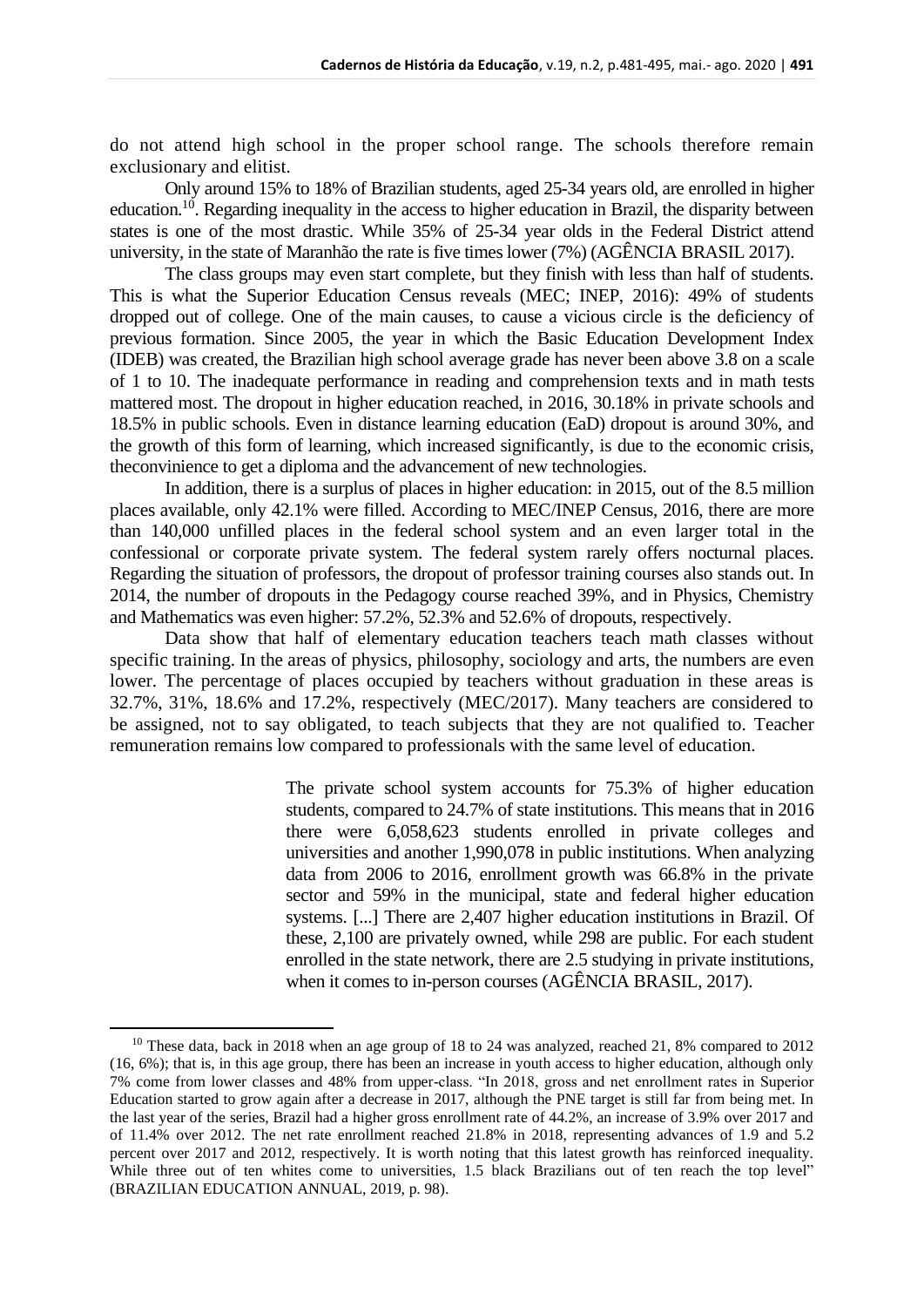Nowadays, about 75% of Brazilian students attending superior education are in private institutions, and this means that many young people cannot attend this level due to the lack of economic conditions. In 2017 there were 8,286,663 enrollments in superior education in Brazil, 6,241,307 being in the private system and 2,045,356 being in the public system (ANUÁRIO BRASILEIRO DA EDUCAÇÂO BÁSICA, 2019, p.100).

The dimension from the point of view of cognitive democracy was not deeply analyzed by Darcy Ribeiro. This dimension is, arguably, even more serious and important than the others. Current assessment rates, both internal and external, are showing poor school performance. Although the student attends school, the indicators show that he does not have significant learning, and this is explained by several different factors. The student is somehow excluded by the school itself. Reasons to cause student exclusion include: aseptic content, inadequate methodologies, unmotivated teachers and run-down schools. How this situation can be overcome is, in our view and also in the opinion of many intellectuals, philosophers and educators, the most serious of all: the need of a profound paradigmatic reform on education and not just pragmatic and / or operational? There is no use in equipping the school, expanding the compulsory school, providing health care and food, and even other compensatory measures, if we cannot achieve adequate democratization of knowledge and a reform in the way of thinking<sup>11</sup>.

Another category of analysis, not present in Darcy Ribeiro's texts, is the issue of Digital Information and Communication Technologies (TDCIs). There are hypotheses analyzing the issue of *educommunication* and even cyber-auto-citizenship. The democratization of technologies is viewed as one way to awaken and to promote other levels of citizenship.

In a recent past, technologies were instruments used for reading and distributing media content; though today they are used for the sake of research, production, creation and socialization of content, social practices and subjectivation processes, in other words, it enables another articulation of languages (MARQUES, 2006). This revolution is comparable to the great inventions of human history. This new reality is demanding more care and investment, as many pedagogues and educators point out. Antonio Nóvoa (2017), to name only one person, is emphatic when referring to the importance of digital revolution, knowledge and connectivity in the 21st century. When asked what the biggest challenge of today's education is, he does not hesitate to say: it is the digital revolution. We live in a techno-computer-based society, a mix of technology, computers and electronics.

We have too much information, which does not translate into knowledge. One has to be able to access and process such information. The facts, the data, the news, are made available in the form of physical or online publications. In the past the information was precarious: today, there is an excess of it and you need to know how to select and how to process it. In the meantime, we have to be precautious about it and always question whether a fact is *fake news* or even about the veracity of photographs, which may be false. To be aware, one must know how to process this information. According to Valente (2005, p. 24), "what is known, is that the information comes from this knowledge, but never from knowledge itself". Hijacking information and transforming it into knowledge, using different methodologies, is one of the current challenges of education.

 $11$  The theme of "reform on the way of thinking" is recurrent in many of Edgar Morin's works, because, according to him, the reform of minds is a prerequisite for complex thinking and, therefore, a *sine qua non* for change. Complex thinking constitutes the theoretical basis for a reform of thought or mentality, which is indispensable for the reform of knowledge, the reform of the educational system, and the reform of institutions. The reforms are interdependent; they cannot walk apart and therefore they feed once and again on each other in a recursive motion (MORIN, 2000). The importance and necessity of reforms for the metamorphosis of man and humanity is also a central theme of *The Way to the Future of Humanity* (MORIN, 2013)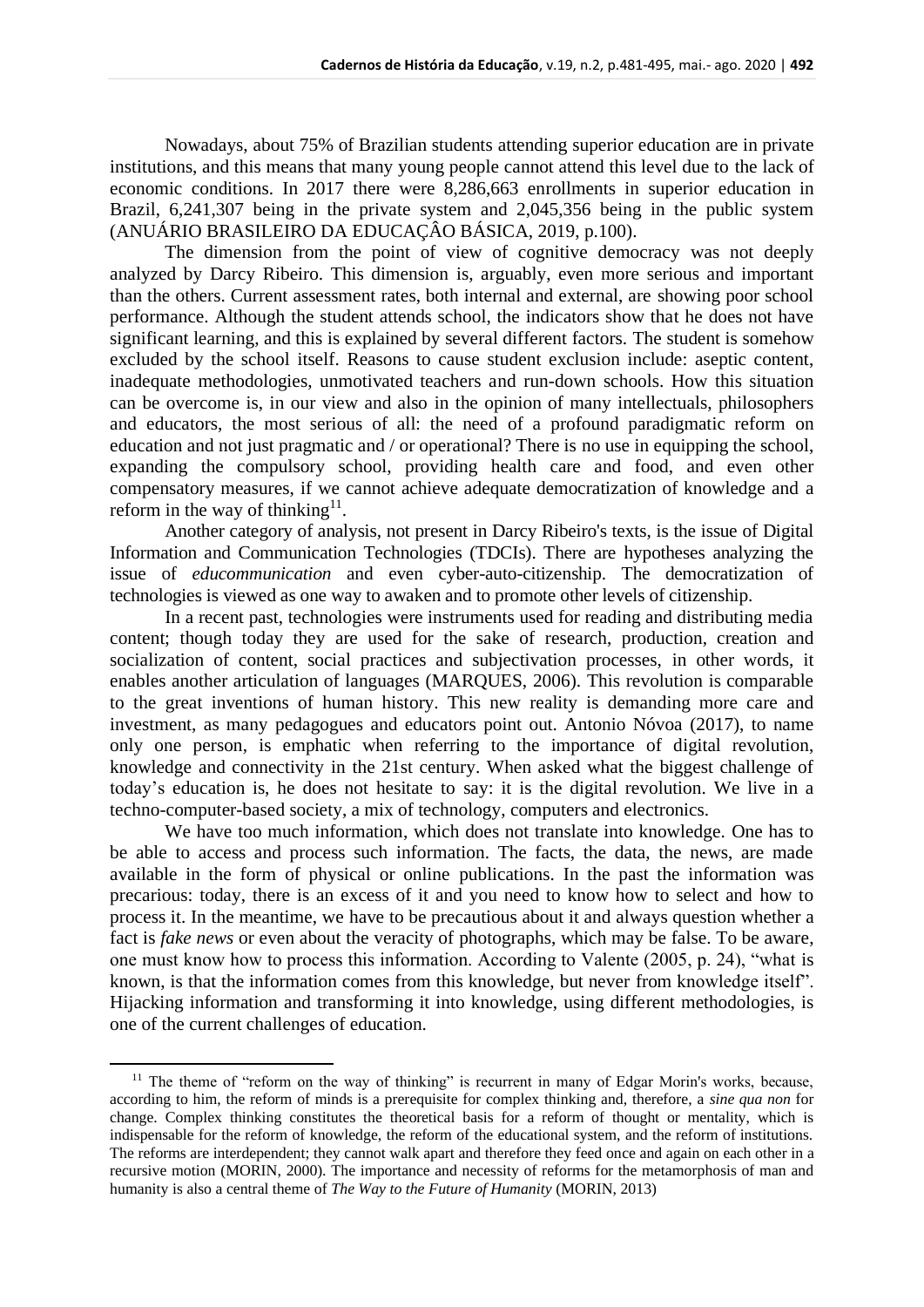Sensitive to this new scenario, Edgar Morin narrates in the book *Um ano Sísifo* (*A Sisyphean Year*, 2012, p. 311), a dialogue over Hindu wisdom he found in a magazine, and which refers to dietary fasting and mind fasting. He writes about contemporary times: "we feed on an excess of information, impressions, a thousand useless things, hence the need for mental fasting through meditation." We need to undergo a detoxification process. Today, one of the ways to know is to protect yourself from so much information, as it can also produce blindness and ignorance.

TDCI mediation <sup>12</sup> is something that deserves a large debate at the present stage of education. It turns out that the use and availability of TDCIs shows another form of exclusion which is being produced: digital exclusion. The creation of official government programs such as the National Educational Technology Program (PROINFO) in 1997 and the Broadband in Schools Program in 2008 is one of the concerns of national curriculum guidelines. They reach a small number of students and become available to schools as a tool for learning purposes for the labor market, rather than for promoting meaningful learning.

One of the virtualities of the Distance Education modality should be the democratization of teaching, that is: distance learning is an increasingly accessible and viable form of education for those interested in professional qualification, as it allows a flexible schedule, place and rhythms of learning. It gives more people access to education at different levels. It is also the State's responsibility to propose public policies in order to democratize the access to TDCIs on equal terms. This democratization, however, also gives rise to major challenges, for the exclusion and the digital barrier they generate by producing thousands of digital illiterates.

#### **Final considerations**

To understand the recent History of Education in Brazil, the life and work of the educator Darcy Ribeiro becomes imperative. We conclude that, as a writer and an anthropologist, Ribeiro published significant works for the perception and analysis of Brazil's civilizing process. As an educator, he had a prominent role as manager and creator of innovative projects and Universities, both in Brazil and abroad; and, in political engagement , he had the opportunity to influence the elaboration and the approval of the last and most complete Law of Guidelines and Bases of National Education (Law No. 9.394 / 96).

Clearly, in the first two decades of the 21st century, we have a more complex reality with new challenges, such as TDCI and the distance learning modality of education. The question of democratization of education is still undoubtedly a goal to be met regarding the successful access, permanence and success at all levels of education, as well as the issue of school exclusion, among other factors, by social barriers and by those that the own school institutes. It is still appropriate to note what Darcy Ribeiro wrote about the need for both elementary and superior education: "Only one another, properly combined, enable the people to become part of modern civilization" (1984, p. 77).

 $14$ In his last phase as an educator and education manager, although the presence of the virtual and digital world was not so relevant, insightfully, Darcy Ribeiro was concerned about the presence of new technologies in education. It is also his the open university project in Brazil, in partnership with Pedro Demo, in which "[...] intended to make full use of new information and communication technologies to open the doors of superior education" (GOMES, 2005, p. 89).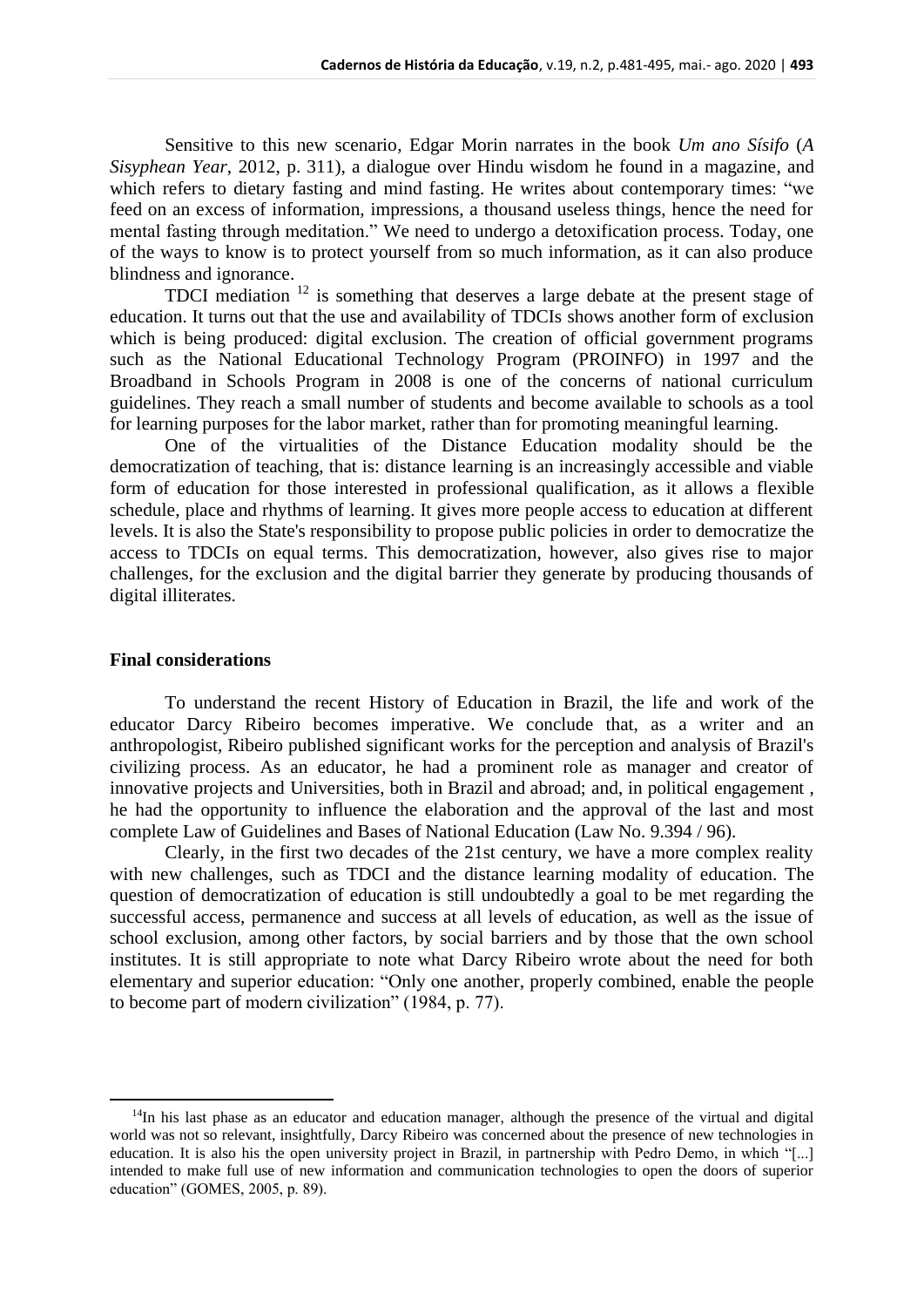# **References**

AGÊNCIA BRASIL. 2017. Disponível em http://agenciabrasil.ebc.com.br/internacional/2017. Acesso em: 1º out. 2018.

ANUÁRIO BRASILEIRO DA EDUCAÇÃO BÁSICA. São Paulo: Ed. Moderna, 2018. Disponível em http://www.moderna.com.br. Acesso em 1º de jul. 2019.

ANUÁRIO BRASILEIRO DA EDUCAÇÃO BÁSICA. São Paulo: Ed Moderna, 2019. Disponível em http://www.moderna.com.br. Acesso em 1º de jul. 2019.

BRASIL. *Lei 9.394/96*: Diretrizes e bases da educação nacional. Brasília: MEC, 1996.

FUNDAÇÃO DARCY RIBEIRO. *Biografia*. 1996. Disponível em: http://www.fundar.org.br/bibliografia. Acesso em: 1º out. 2018.

GOMES, Cândido A. Darcy Ribeiro ou a rebeldia na educação. In: GOMES, Cândido A. (org.). *Educadores Brasileiros do Século XX***:** v. 2. Brasília: Liber Livro; Ed. Universidade Católica de Brasília, 2005. p. 53-95.

MARQUES, Mario Osorio. *A escola no computador*: linguagens articuladas, educação outra. Ijuí: Ed. Unijuí, 2006. (Coleção Mario Osorio Marques; v. 2).

MARTINO, Luís M. S. *Teoria das mídias digitais:* linguagens, ambientes, redes. Petrópolis: Vozes, 2014.

MEC; INEP. Ministério da Educação; Instituto Nacional de Estudos e Pesquisas Educacionais Anísio Teixeira. *Censo da Educação Superior de 2016*. Disponível em: https://www.correiobraziliense.com.br. Acesso em: 1º out. 2018.

MORIN, Edgar. *Um ano sísifo*. Tradução Edgar de Assis Carvalho e Mariza Perassi Bosco. São Paulo: Edições SESC, 2012.

MORIN, Edgar*. A cabeça bem-feita*: repensar a reforma, reformar o pensamento. 2. ed. Rio de Janeiro: Bertrand Brasil, 2000.

MORIN, Edgar*. A via para o futuro da humanidade.* Rio de Janeiro: Bertrand Brasil, 2013.

NÓVOA, Antônio. Prefácio. In: GUÉRIOS et al. (org.). *Complexidade e educação*: diálogos epistemológicos transformadores. Curitiba: CRV, 2017.

RIBEIRO, Darcy. *Nossa escola é uma calamidade.* Rio de Janeiro: Salamandra, 1984.

RIBEIRO, Darcy*. O processo civilizatório:* etapas da evolução sociocultural. Rio de Janeiro: Companhia das Letras, 1998.

RIBEIRO, Darcy. *O povo brasileiro:* a formação e o sentido do Brasil. São Paulo: Global Editora, 2014.